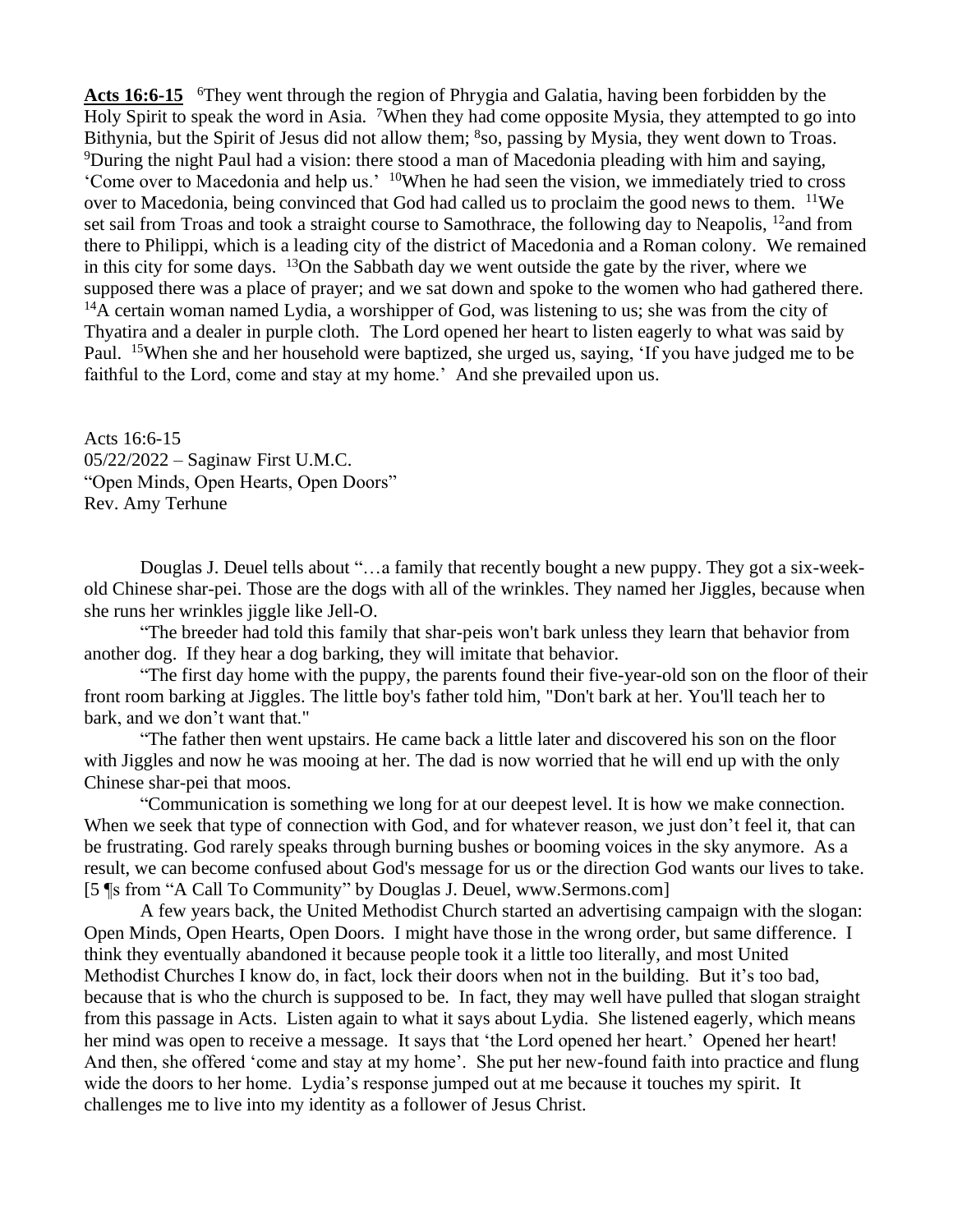As we celebrate the accomplishments of our graduates this morning, it occurs to me that those with open minds, open hearts, open doors are the ones best poised to encounter creativity, collaboration, and a calling to live into. And it occurred to me that although we're God's children, if we responded to God as Lydia did, and truly opened our minds and hearts to God without reservation or conditions, invited him into our homes and our lives, we'd have a revolution on our hands that would spread love to the furthest corners of the globe!

## **SHE OPENING HER MIND**

Lucy, of the Peanuts comic strip, tells Charlie Brown that she has to read a book but doesn't want to. Would he please read it to her? "Read it yourself," he says. She replies that reading takes effort and she hates anything that takes effort. Charlie wisely says that listening takes effort, too. But, Lucy retorts, she wasn't going to listen. [from Hurley, Virgil, *Speaker's Sourcebook of New Illustrations*, (Dallas, TX: Word Publishing) 2000, c1995.]

How often we are like Lucy. We know we should be learning—delving into scripture, studying issues of mission and justice. But it's too much effort. Others want it taught—to everyone else. But to want it taught while we sit and never really open our minds to the teaching – this is a tragedy! What good is the Gospel to us if we don't let it touch us, change us, challenge us. Lydia listened eagerly. She didn't just hear—in one ear and out the other—she listened. She let it in. And it impacted her, it changed her life.

## **GOD OPENED HER HEART**

Let's switch our attention for just a moment to Paul. That poor man. His ministry is at a point where nothing seems clear. In every ministry situation, there are always setbacks as well as successes. The fact that the greatest evangelist the world has ever known faced trials and setbacks should give us hope—at least we're not alone when it feels like an uphill battle. He tries to go to Asia to preach the gospel, but the logistics just will not fall into place. Then he tries to go to Bithynia, but that plan falls apart, too. He interprets it as the Spirit blocking him, which he accepts, but how frustrated he must have been. Then he has a dream of a man calling him to Macedonia. Not really the place he had in mind. But at least he's been given some direction, so he goes. But when he gets there, something again doesn't work out, because scripture tells us that Paul went to worship outside the gate by the river.

Let me provide a bit of background, here: After the Babylonians captured Israel more than 500 years before the birth of Christ, they shipped the Jewish elders, educated leaders, and nobility off to every corner of their empire. 70 years later, when Babylon fell and the Jews were permitted to return to Israel, many chose not to return. After all, they had settled in those cities and made lives for themselves. The generation that had come from Israel had died away, and these gentile cities were the only home known to the children and grandchildren. As a result, 550 years later, when Paul is traveling the Roman Empire to share the Gospel, he finds Jews and synagogues in nearly every city in the empire. That's always where he starts—and then he goes to the gentiles afterwards. Philippi was the capital city of the region. Surely there was a Synagogue? Why wasn't Paul there? The text reports he had been there several days, so it's not like he didn't have time to find it. That question has plagued commentators for centuries. The truth is, we simply don't know! Perhaps there weren't ten Jewish men left in the City of Philippi to have a quorum for opening worship in the Synagogue. More likely, they wouldn't receive him. Perhaps the Spirit that had led Paul to Macedonia led him to that place of prayer. But whatever the reason, Paul went to preach to these devout, praying women, and the Holy Spirit opened Lydia's heart and she believed.

"So Paul, who seemed this time to be on a mission that was going nowhere, meets the woman who will be the lynchpin of the church in Philippi. And while other churches give him nothing but grief, the Philippians are a constant source of support for him, financial as well as spiritual. His letter to them is one of the warmest of the epistles. He's founded a church in what seemed an unlikely place, and it becomes one of his greatest success stories." [from "Lydia, the seller of purple" by Mike Truman, www.sermoncentral.com.] What made the difference? I have no doubt it has something to do with the